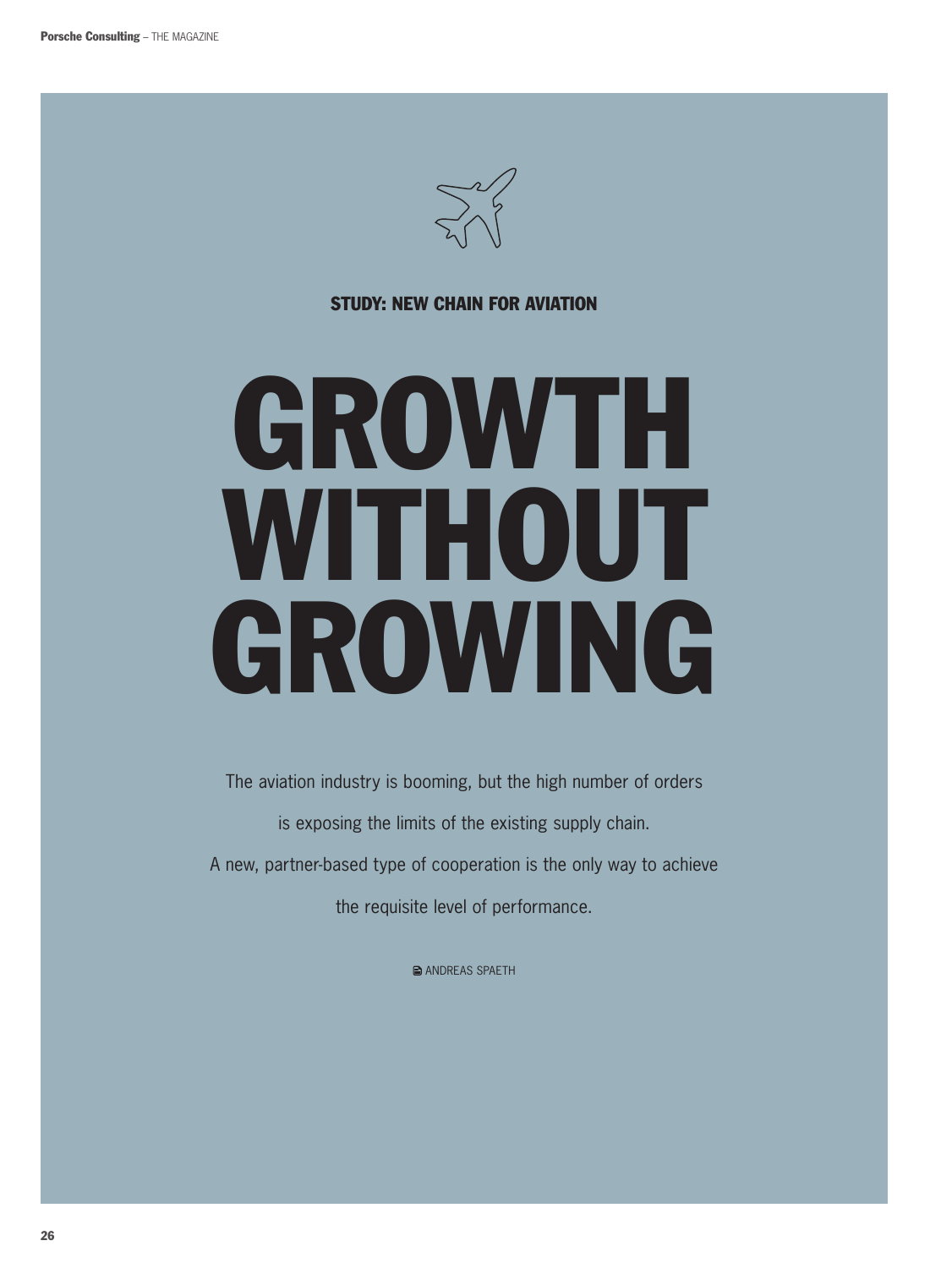to an ever headwinds are blowing in the economy. A record number of orders were placed with<br>Boeing and Airbus, higher than in any previous year. Together the two manufacturers received<br>orders for around 2,450 aircraft in 2 he year 2013 impressively demonstrated that aviation is a growth industry, despite whatever headwinds are blowing in the economy. A record number of orders were placed with Boeing and Airbus, higher than in any previous year. together the two manufacturers received orders for around 2,450 aircraft in 2013, although this is more than twice the number of jets they delivered that year. This discrepancy—which is typical for the industry—is leading orders. At the same time, the global volume of air traffic continues to rise, and the two manufacturers anticipate demand for around 30,000 new jets with 100+ seats by the year 2030.

This positive economic trajectory is posing an ever greater problem for the industry, namely, that of delivering these orders on time. Even now, only 80 percent of orders are delivered to customers by the dates specified in the contracts, and for new product ranges the delays may be measured in years. the industry is clearly not equal to the changes in demand. "The performance level of the entire supply chain needs to rise considerably," observes Eberhard Weiblen, Chairman of the Executive Board of Porsche Consulting. "The automobile industry can serve as a positive example here."

To examine the situation in greater detail, Porsche Consulting launched an industry-wide survey of top managers at production, supplier, and logistics companies in the civil aviation industry. the results showed that in order to become more efficient, all of the partners in the supply chain must rethink their approach and employ comprehensive, universal planning. "An insufficient degree of industrial depth along the entire supply chain is preventing monthly production rates from rising," says Joachim Kirsch, Partner and expert for the aerospace industry at Porsche Consulting. This does not mean setting  $\rightarrow$ 



there are currently around 16,000 jets worldwide with 100+ seats. manufacturers expect that around 11,000 of them will have to be replaced by the year 2030, in addition to a need for about 19,000 new ones.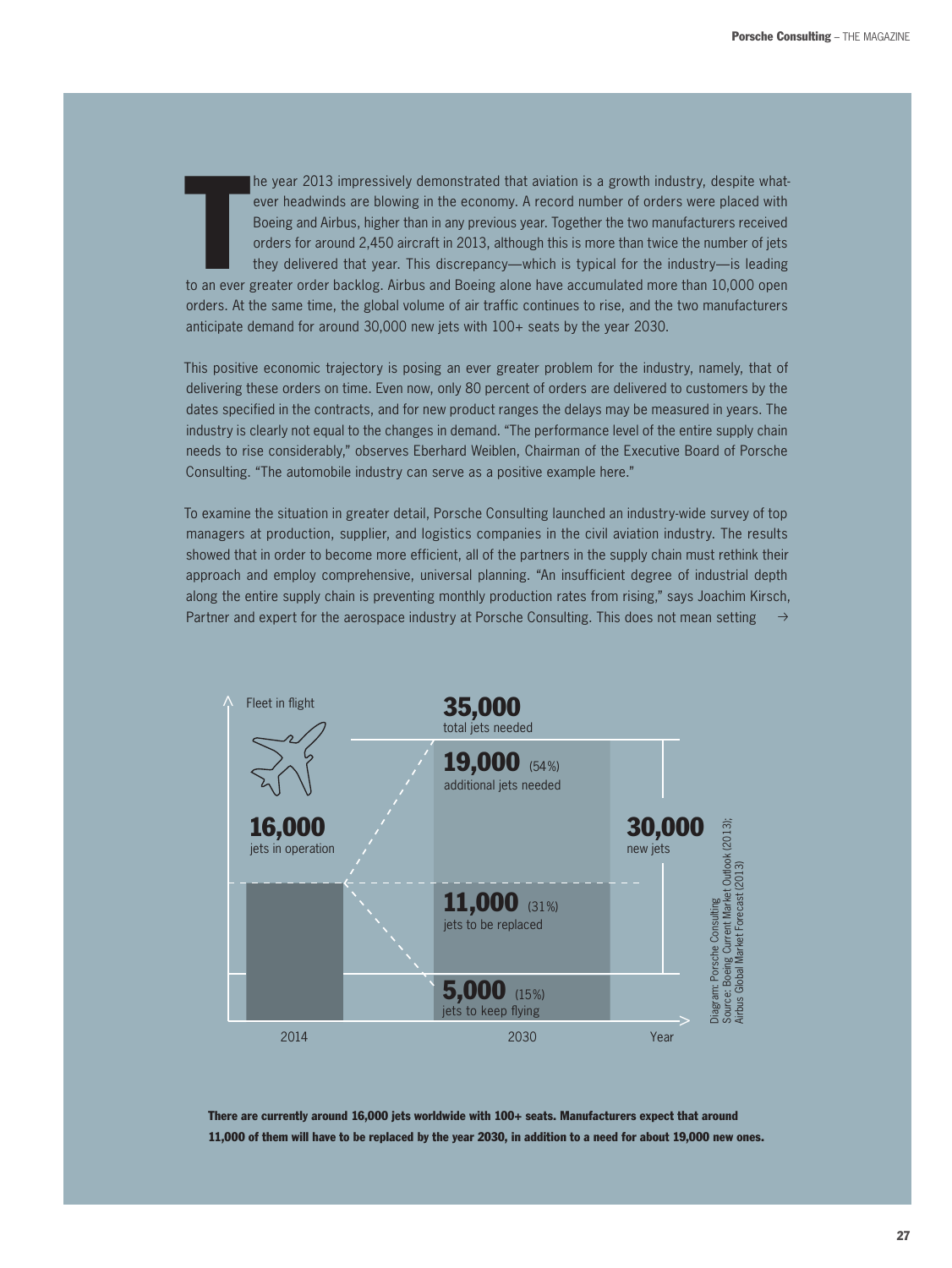